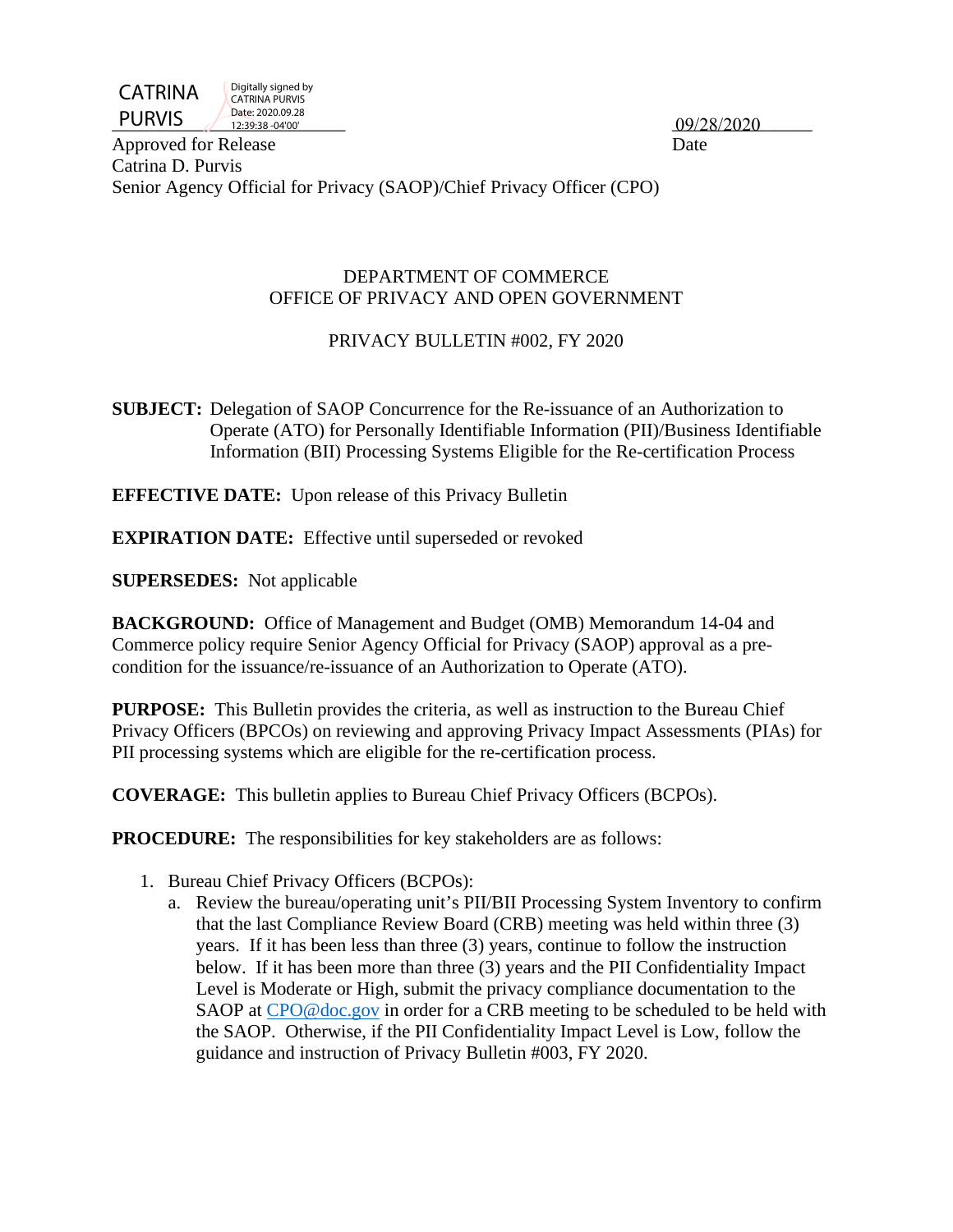- b. Review the Privacy Impact Assessments (PIAs) posted on the DOC Privacy Program web page at [www.commerce.gov/privacy](http://www.commerce.gov/privacy) to confirm that there is a current SAOP approved PIA (good for one year only) for the information system.
- c. Review the Privacy Threshold Analysis (PTA) and updated PIA to confirm that there are not any changes which create new privacy risks and there are not any new collections of PII/BII.
- d. Review the PIA Annual Review Certification Form to ensure the appropriate reviews have been conducted by the reviewer, Privacy Act Officer, and BCPO.
- e. Complete the BCPO Concurrence of PIA Memorandum (Appendix) and submit it, as well as the PTA, PIA, and PIA Annual Review Certification Form to the SAOP at CPO@doc.gov within three (3) work days of BCPO concurrence of the PIA on behalf of the SAOP.
- 2. Senior Agency Official for Privacy (SAOP) and Deputy Director for Departmental Privacy Operations:
	- a. Review the privacy compliance documentation received.
	- b. Ensure posting of the BCPO approved PIA, in addition to the corresponding PTA on the Deparment's privacy web page at [www.commerce.gov/privacy](http://www.commerce.gov/privacy) within three (3) business days.
	- c. Update the Departmental PII/BII Processing System Inventory.

# **ACCOUNTABILITY:**

- OMB Circular A-130 requires Federal agencies to:
	- o Ensure compliance with all applicable statutory, regulatory, and policy requirements and use PIAs and other tools to manage privacy risks;
	- o Conduct PIAs in accordance with the E-Government Act and make the PIAs available to the public in accordance with OMB policy;
	- o Review authorization packages for information systems that involve PII; and
	- o Establish and maintain a privacy continuous monitoring program.
- The PTA and PIA will be published on the Department's privacy web page.

### **REFERENCES:**

OMB Circular A-130, *Managing Information as a Strategic Resource*

OMB Memorandum 14-01, *Fiscal Year 2013 Reporting Instructions for the Federal Information Security Management Act and Agency Privacy Management*

# **PROGRAM CONTACT INFORMATION:**

Office of Privacy and Open Government (202) 482-1190 [PrivacyAct@doc.gov](mailto:PrivacyAct@doc.gov)